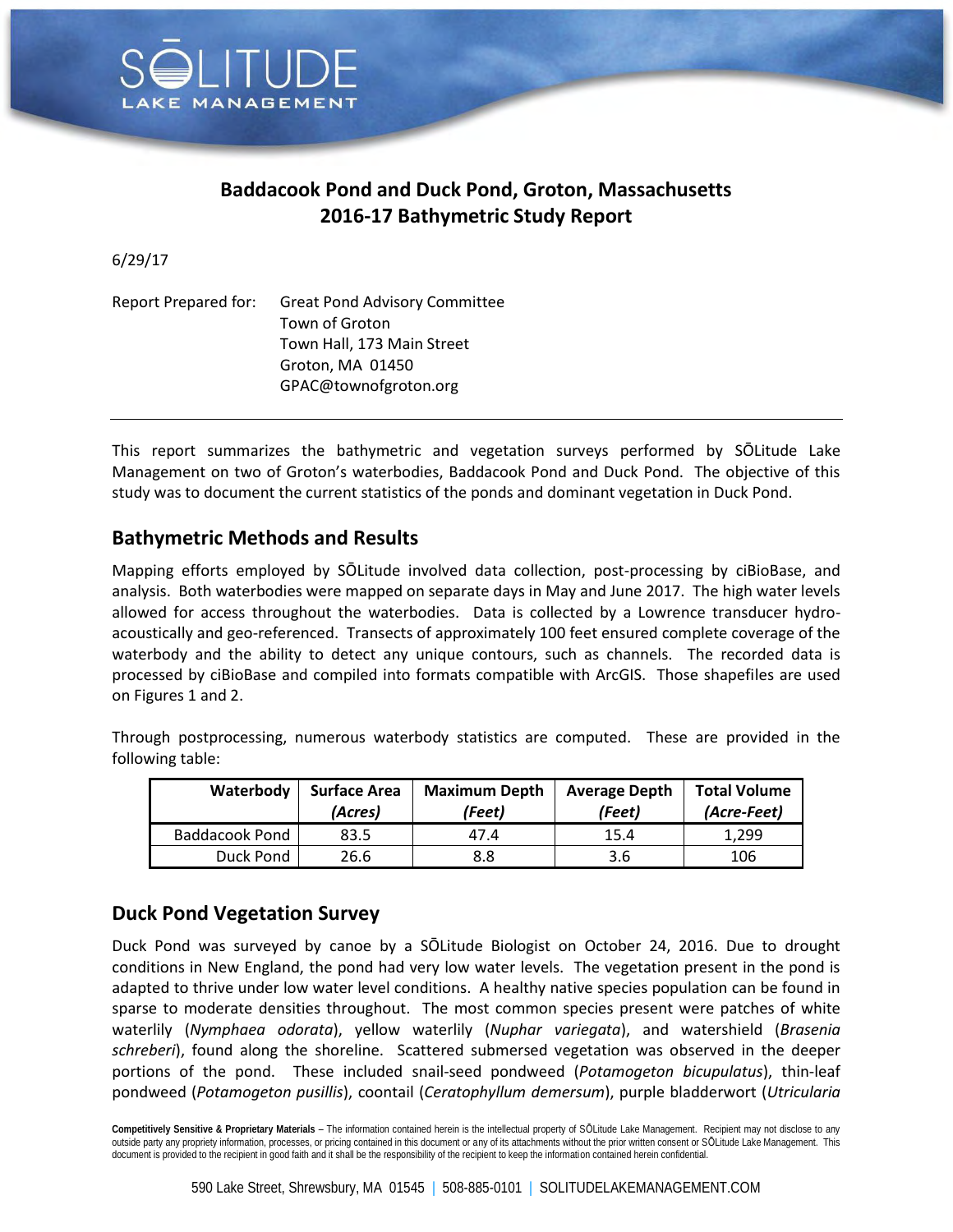

*purpurea*), and humped bladderwort (*Utricularia gibba*). A benthic filamentous alga was observed throughout the pond in non-nuisance densities. No non-native or invasive species were observed in Duck Pond. Both temperature and dissolved oxygen concentrations were within the desirable range, 11.8 $^{\circ}$  (53.2 $^{\circ}$ ) and 7.8 mg/L. The bottom composition of the pond is comprised of rich organic matter and leaf debris. Duck Pond supports a healthy native aquatic vegetation assemblage composed of species commonly found in shallow waterbodies with nutrient-rich sediment.

**Competitively Sensitive & Proprietary Materials** – The information contained herein is the intellectual property of SŌLitude Lake Management. Recipient may not disclose to any outside party any propriety information, processes, or pricing contained in this document or any of its attachments without the prior written consent or SŌLitude Lake Management. This document is provided to the recipient in good faith and it shall be the responsibility of the recipient to keep the information contained herein confidential.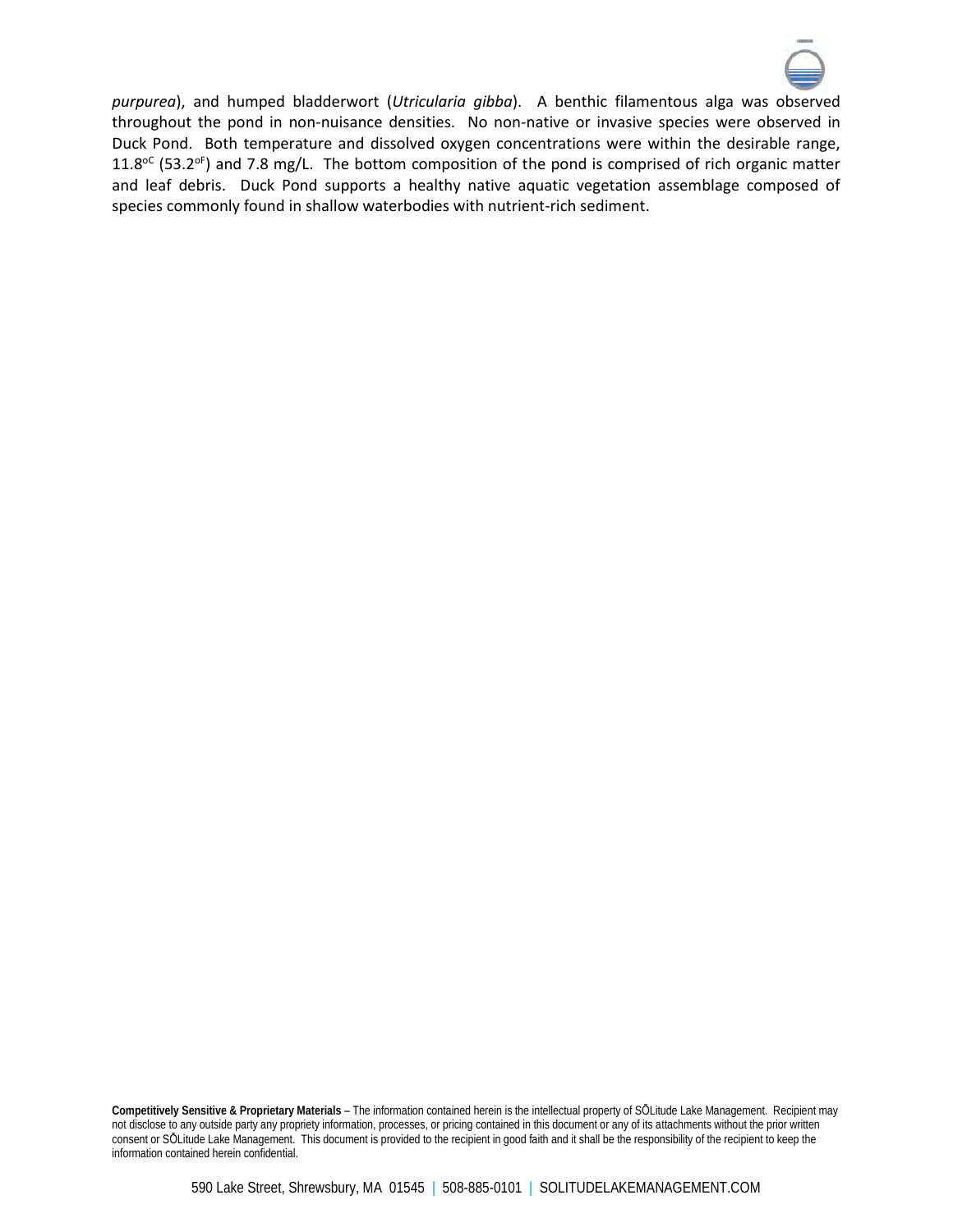



Middlesex County 42.620853°, -71.530631°



0 250 500 Feet 1:4,500

Prepared by: MS Office: SHREWSBURY, MA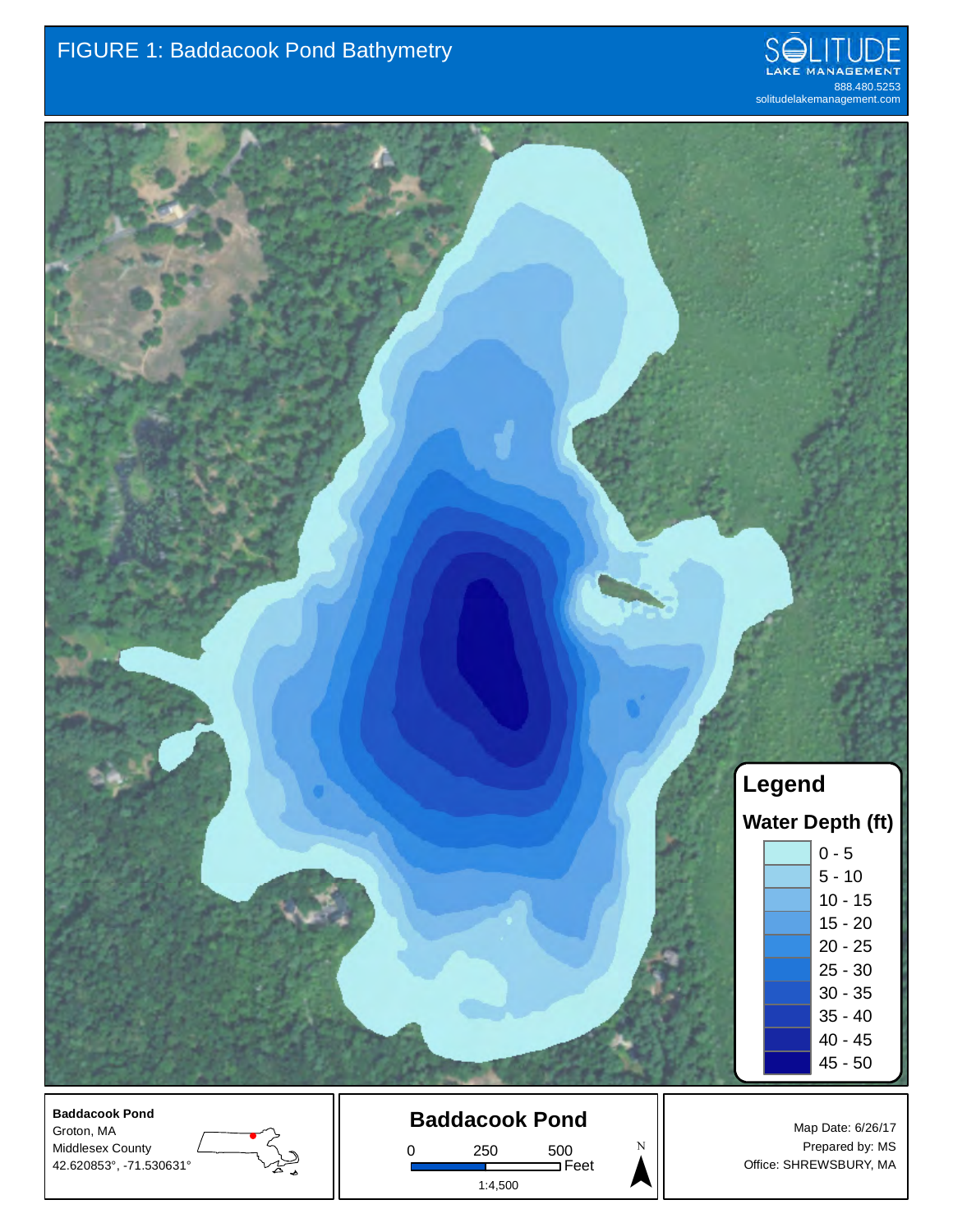



**Duck Pond** Groton, MA Middlesex County 42.591898°, -71.516245°





 $\sum_{\lambda}^{\lambda}$ 

Map Date: 6/26/17 Prepared by: MS Office: SHREWSBURY, MA